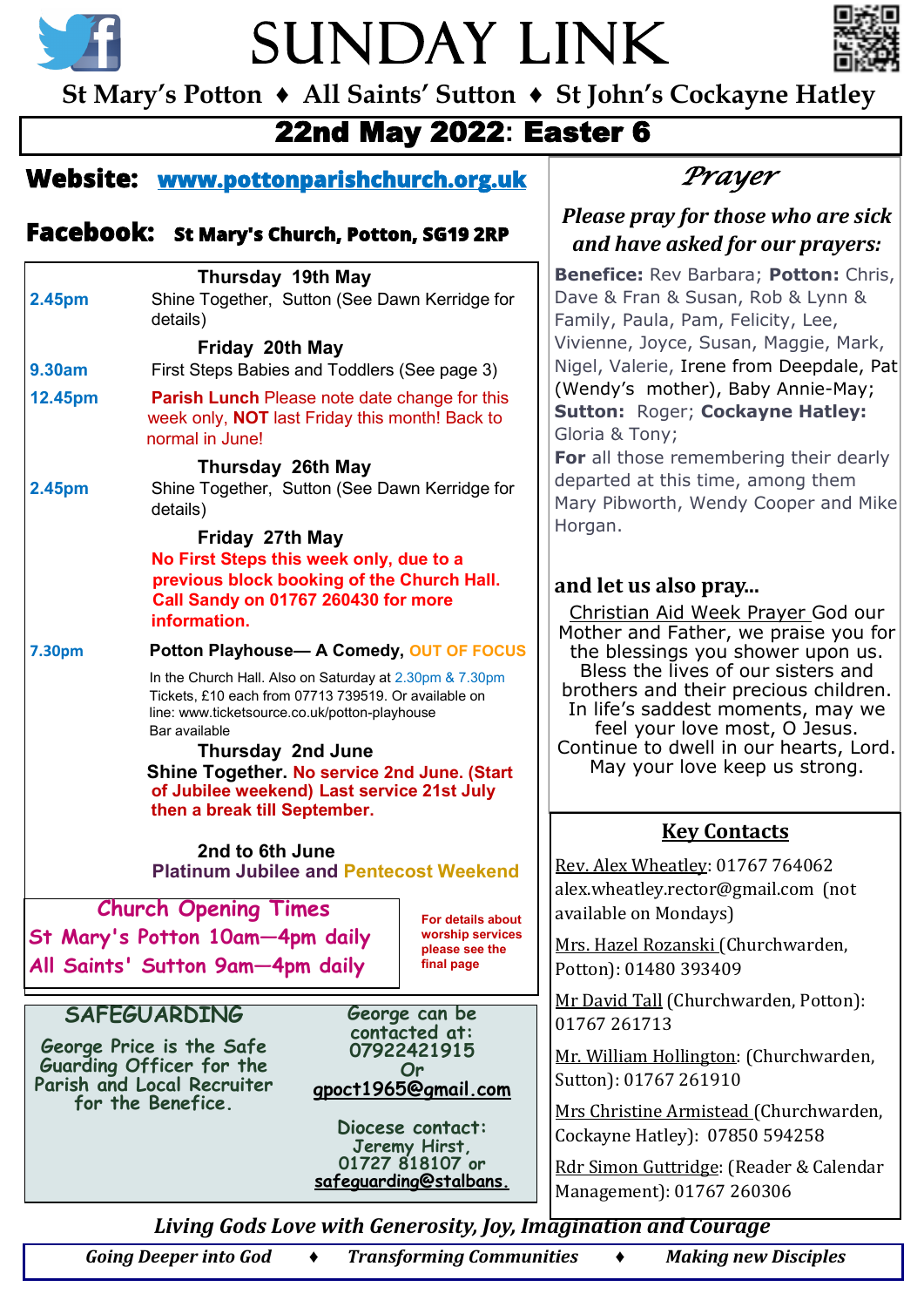# *Notices*

#### Christian Aid Week (15—21st of May) This year rather than a door-to-door collection this year, Christian Aid Week has gone on-line with its online envelopes These are linked to specific churches so we can see the total we have raised. If you would like to donate, please follow the link below:

https://envelope.christianaid.org.uk/envelope/st-marys-benefice-potton-suttoncockayne-hatley?channel=copy

However if you are more comfortable using cash the collections in our services at St. Marys and All Saints on the 14th & 22nd of May will be going to Christian Aid Week.

In addition to our collections we will be having a bake sale and raffle to raise further money after the 10:30 service at St. Marys on the **22st.** (Don't worry there will still be plenty of time to get the Duck Race at Sutton!)

# *Potton Parish Lunch - May*

*The next Parish lunch to support St John's Moggerhanger will be held in St Mary's church hall, a week earlier than usual, on Friday 20th May at 12.45pm and on the last Friday of the month after this. The cost is £8 for a tasty two course meal and payment is taken at the door. Please support this enjoyable event for a very worthwhile cause.*

*We still need more people to prepare a main course or dessert for the lunch, costs can be re-imbursed. If you can help please contact Jane on 260193 or Judi on 260710.*

## **Zoom Services at St. Marys**

We are pleased to announce that from this Sunday people will be able to join us at the 10:30 at St. Marys via Zoom! (This unfortunately does not include the Family and Friends service on the 1st Sunday of the month)

We have tested this and we wish people to know that the sound quality is good enough for spoken parts, but the singing and music does not come through well.

Those wishing to join are advised to let us know in advance so we can send you an Order of Service.

Here are the login details:

https://us02web.zoom.us/j/81503383687 Meeting ID: 815 0338 3687

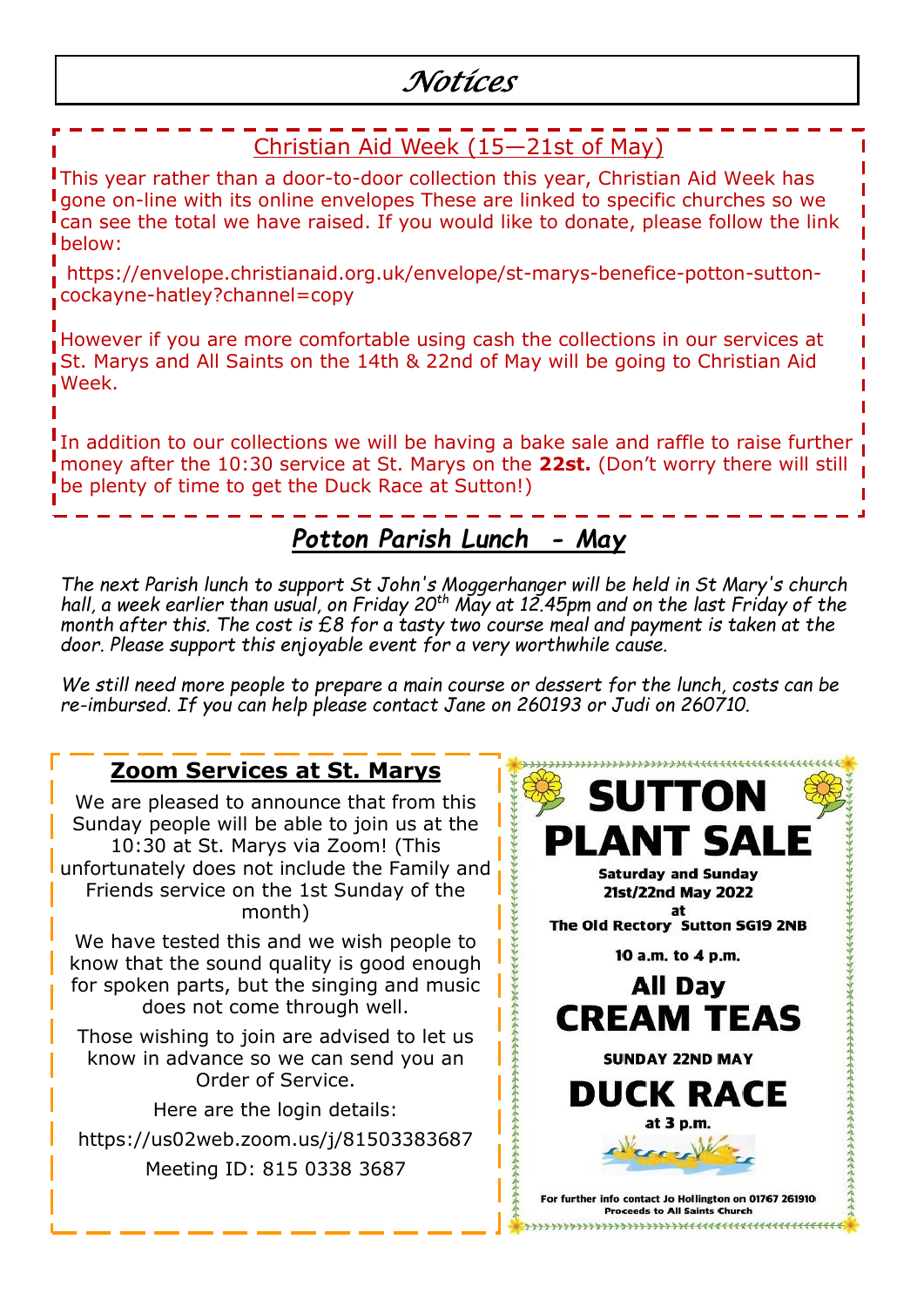# *More Notices*

### *Servers and Liturgical Deacons at St. Marys*

St. Marys has a tradition of servers and liturgical deacons (essentially helping at the altar at a main Sunday service) and we'd like to bring this back now in some form.

If this is something you'd be interested in, please contact Hazel (her details on front page.)

#### **St Mary's Pentecost & Jubilee Service**.

(*At Friends and Family on the 1st of May I advertised that this service was at 10:30. This was incorrect and it is in fact 10am.)*

This will be a joint service with the Salvation Army and will be Service of the Word accessible for all angels. More details to follow in next week's link.

# **Potton Playhouse Proudly Presents A Comedy** A hilarious tale of what goes wrong when five groups book the Church Hall on one night! Friday  $27<sub>th</sub>$  May  $7:30<sub>pm</sub>$ Saturday 28th May 2:30pm  $& 7:30 \text{pm}$ Doors open at 30 minutes before each performance **at St Mary's Church Hall, Potton** A bar will be available to purchase drinks

Tickets - £10.00 each

Tickets available online at www.ticketsource.co.uk/potton-playhouse or call 07713 739519

# **The Rotary Club of Sandy Present: A CONCERT for UKRAINE.**

## **With: The Amici Singers and the Ensemble of Friends**

### **Musical Director: Dr Douglas Coombes MBE**

**Accompanist: Trevor Hughes** 

**St Swithin's Church, Sandy, SG19 1AQ**

**22nd May, 3pm till 4.30pm**

### **Entry FREE, But Retiring Collection to Support Needy Ukrainian Families in our area**

#### *Regular Groups*

 **Craft and Chatter**

 *Every other Friday (Unless Notified) (Green Bin Day in Potton!)*

*Craft and Chatter, is an informal Craft Group. The meetings are at 7.30pm in St Mary's Church Hall, Hatley Road, Potton, SG19 2RP. Bring along your current project and socialise with like minded new friends. Entry is £3 which includes refreshments. Plenty of room for new members so why not give it a try? Find us on Facebook for further details. Www.facebook.com/craftandchatter .* 

*First Steps*

*Every Friday (Unless Notified)*

*Meetings are from 9.30am to 11.30am in St Mary's Church Hall, Hatley Road, Potton, SG19 2RP, opposite the church. Entry cost is only £2.00 per family and includes tea/coffee, cake, snacks, chatter and for the little ones, lots of toys to play with! For further information, contact Sandy on 01767 260430.*